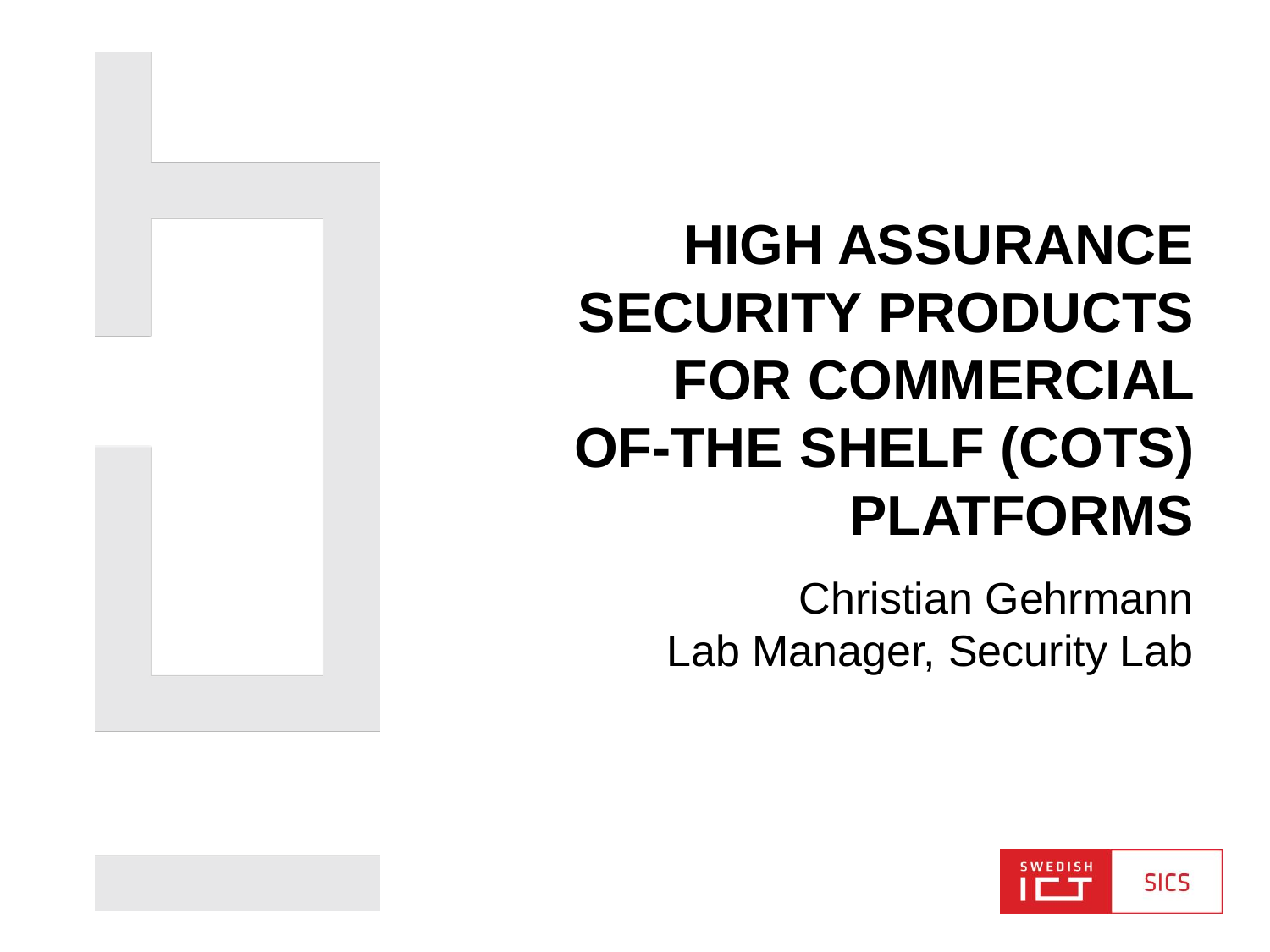# CONTENTS

- A changing security threat landscape
- Why security on COTS?
- The way to high assurance on COTS products
- An IoT scenario example
- The Swedish HASPOC project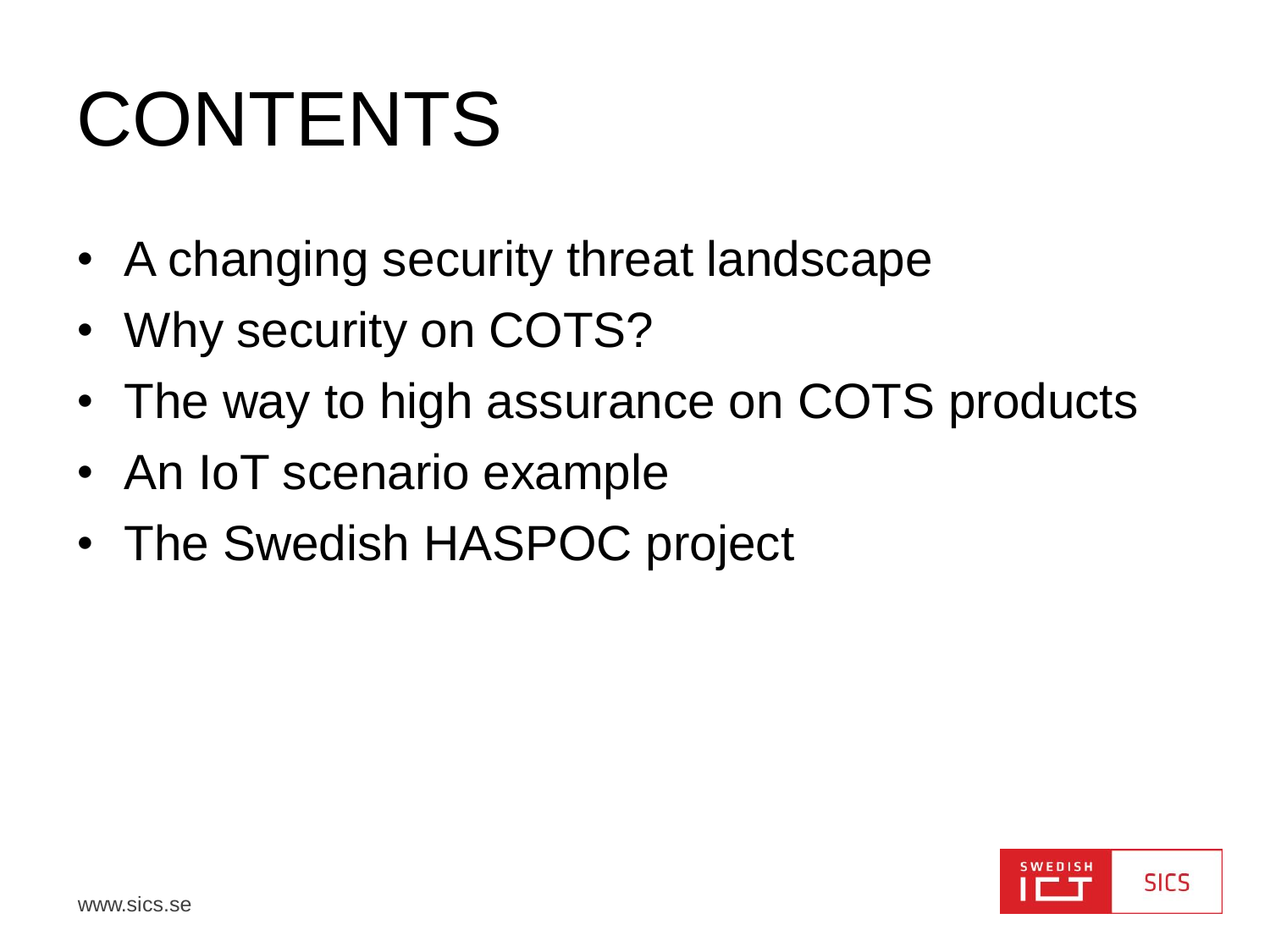#### **HOW THE COMMUNICATION** LANDSCAPE USED TO LOOK **LIKE**



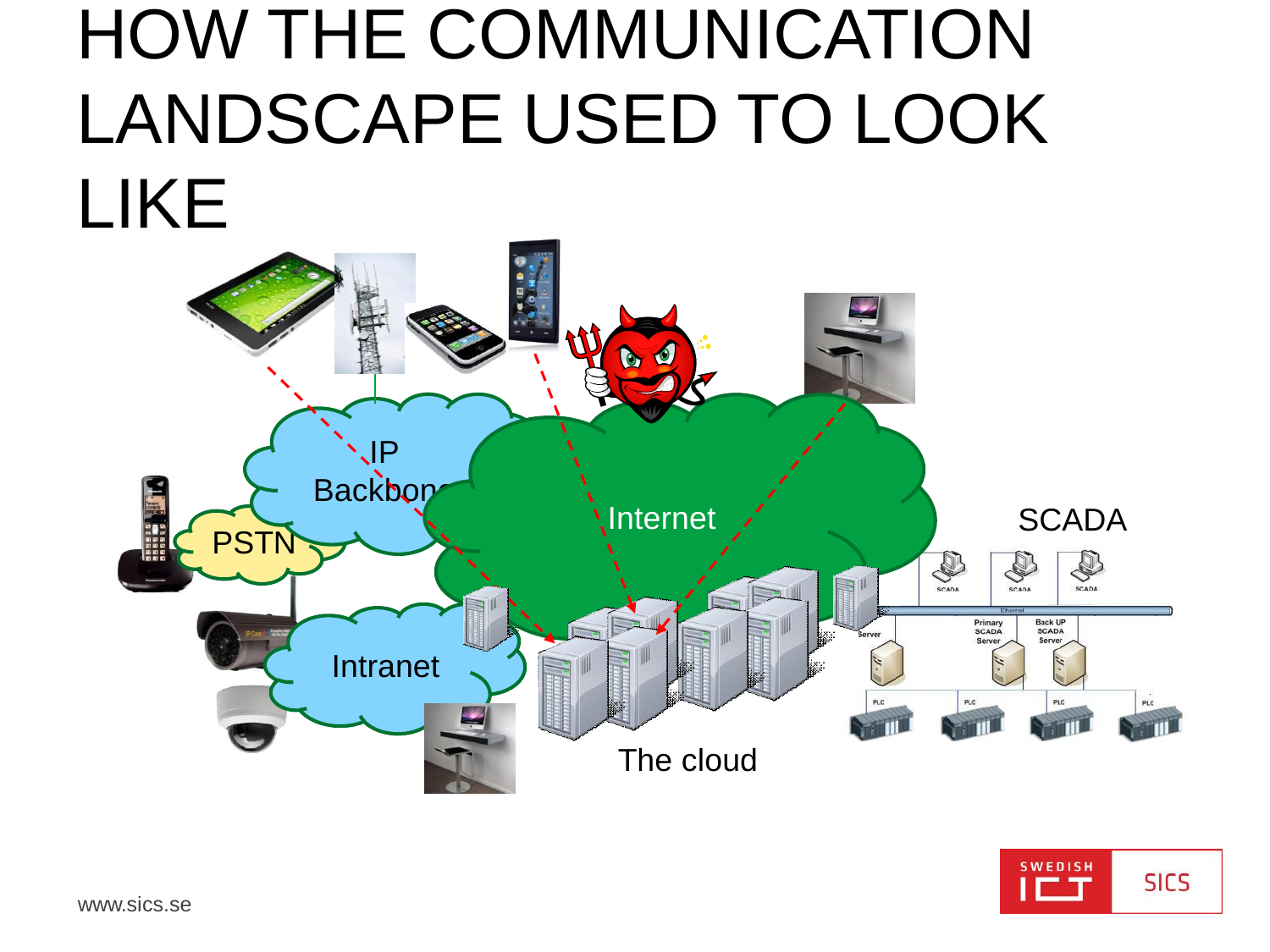## WHERE WE ARE HEADING?



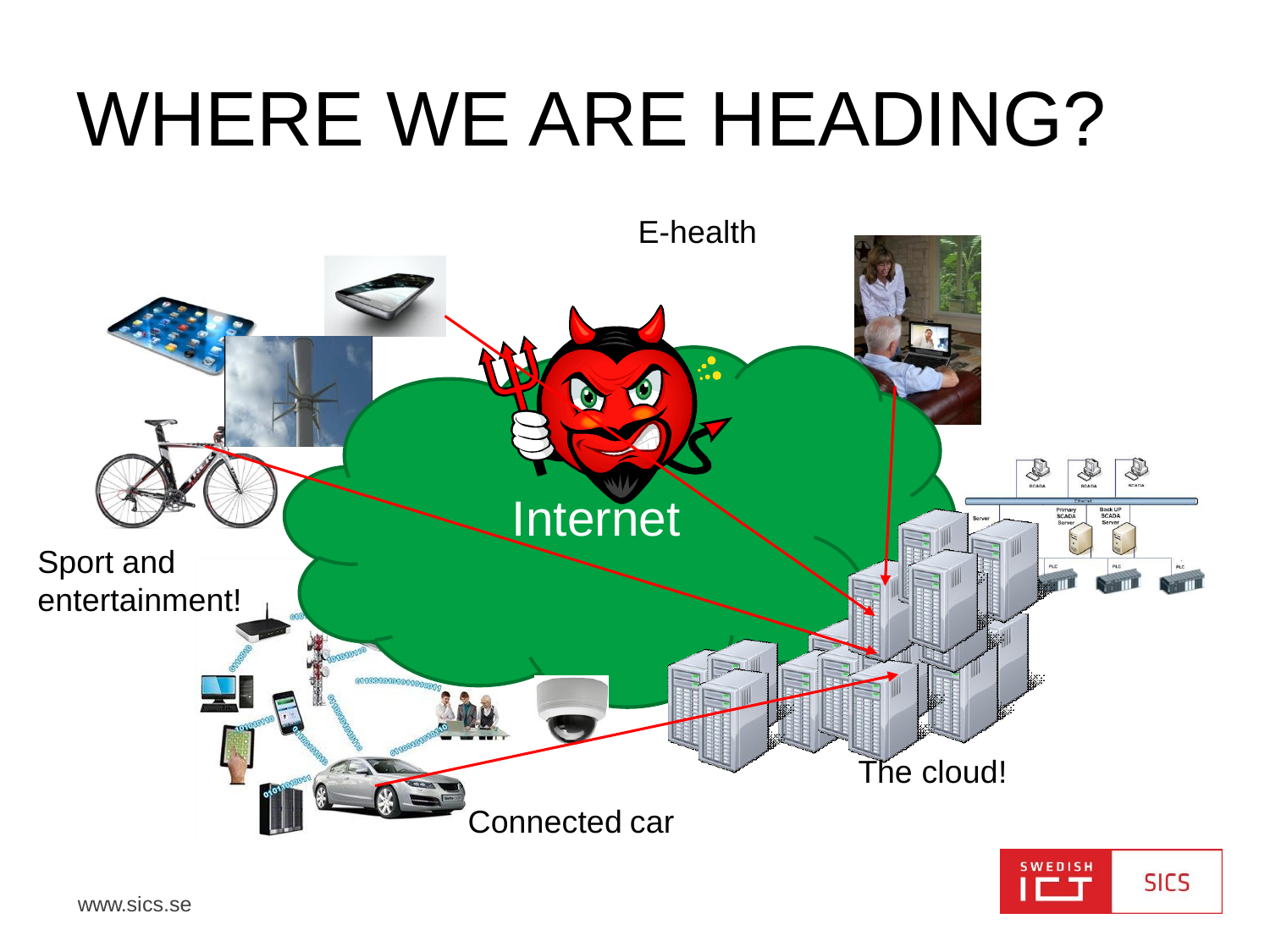#### THE BIG CYBER SECURITY CHALLENGES

- As more and more systems get general internet connectivity, the different possibilities to disturbing them are growing
- The society is becoming more and more dependent on reliable IT solutions and hence more vulnerable to attacks
- The IT systems are getting more complex => more expensive and harder to make them robust and to protect them
- As many different system are connected and dependent on each other, a single attack on one component or a sub system can ruin the operation of many vital systems

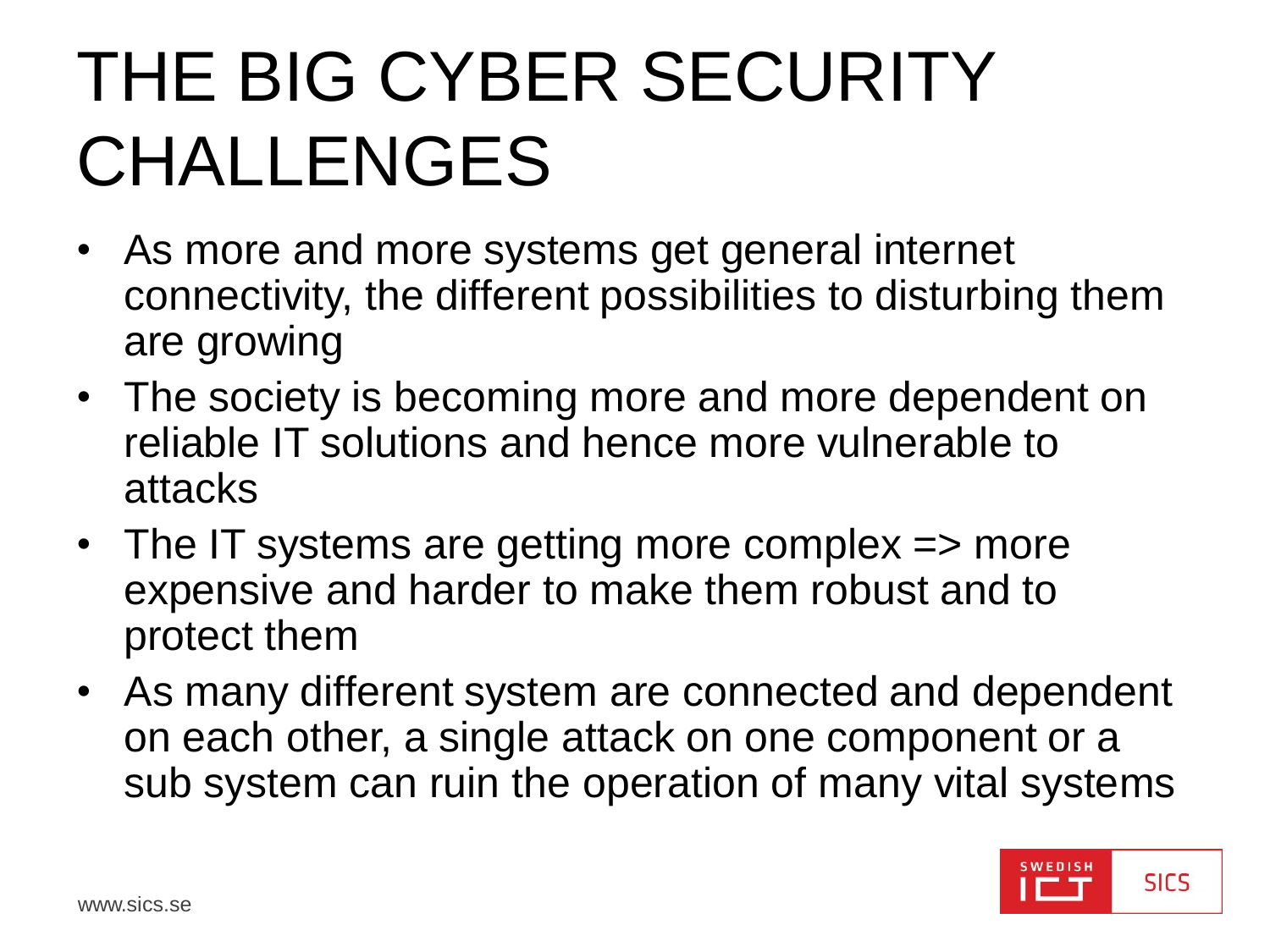#### HOW DO WE ACHIEVE HIGH SECURITY!?

- The systems are not more secure than the security of the system components!
	- BUT, the components typically
		- run SW from unknown sources
		- have several non-protected interfaces
		- are wrongly configured etc.





www.sics.se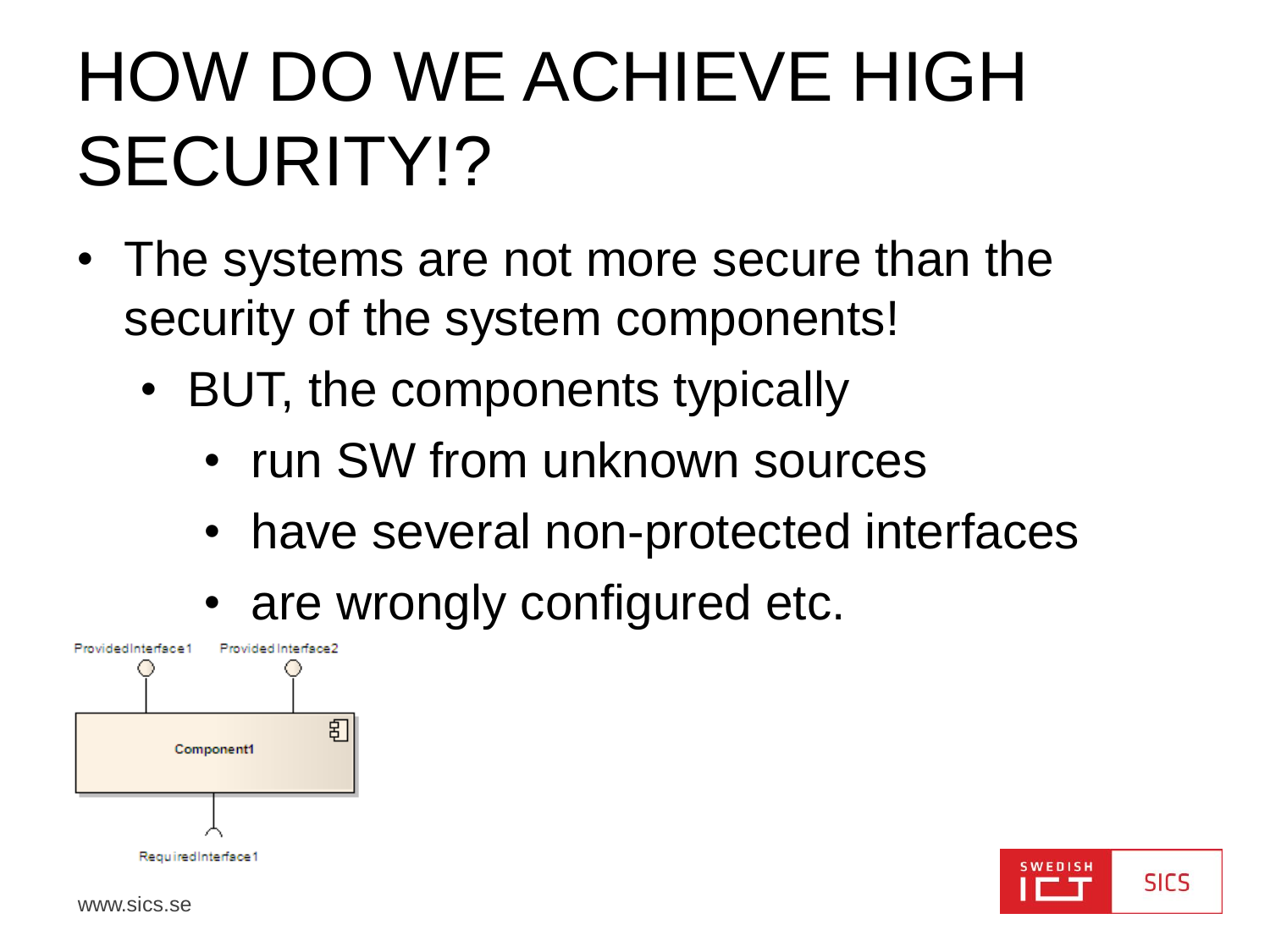## SECURE ISOLATION IS KEY



• By isolating the security critical parts of a system from the non-security critical parts a higher assurance level is achieved!

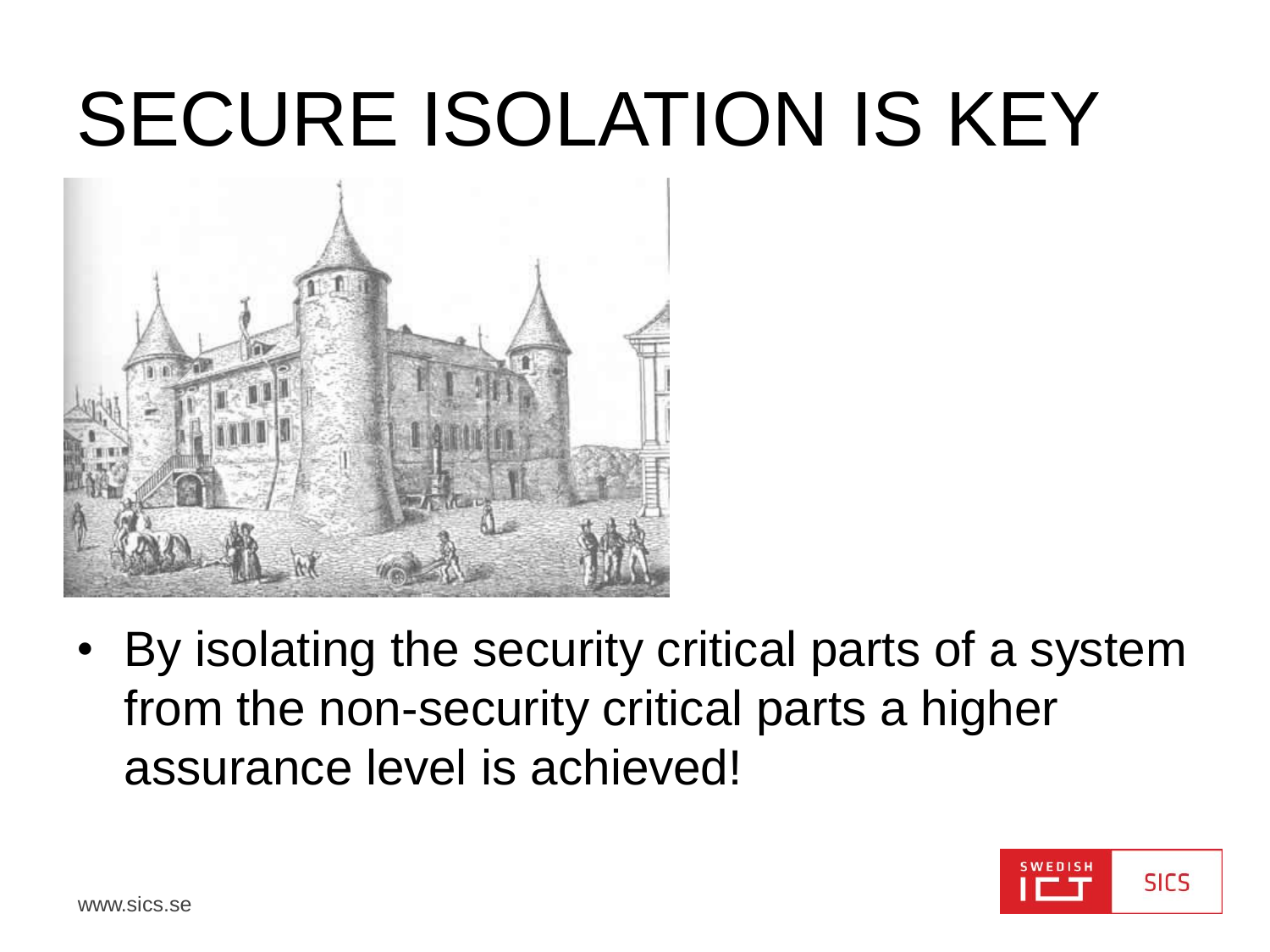# WHY COTS PLATFORMS?

- The highest security is given by usage of special purpose hardware modules performing security critical tasks
- But, special hardware security modules are making the systems more expensive and requires substantial integration efforts
- Secure isolation on COTS have lots of cost benefits as long as we really are able to achieve *high security guarantees*



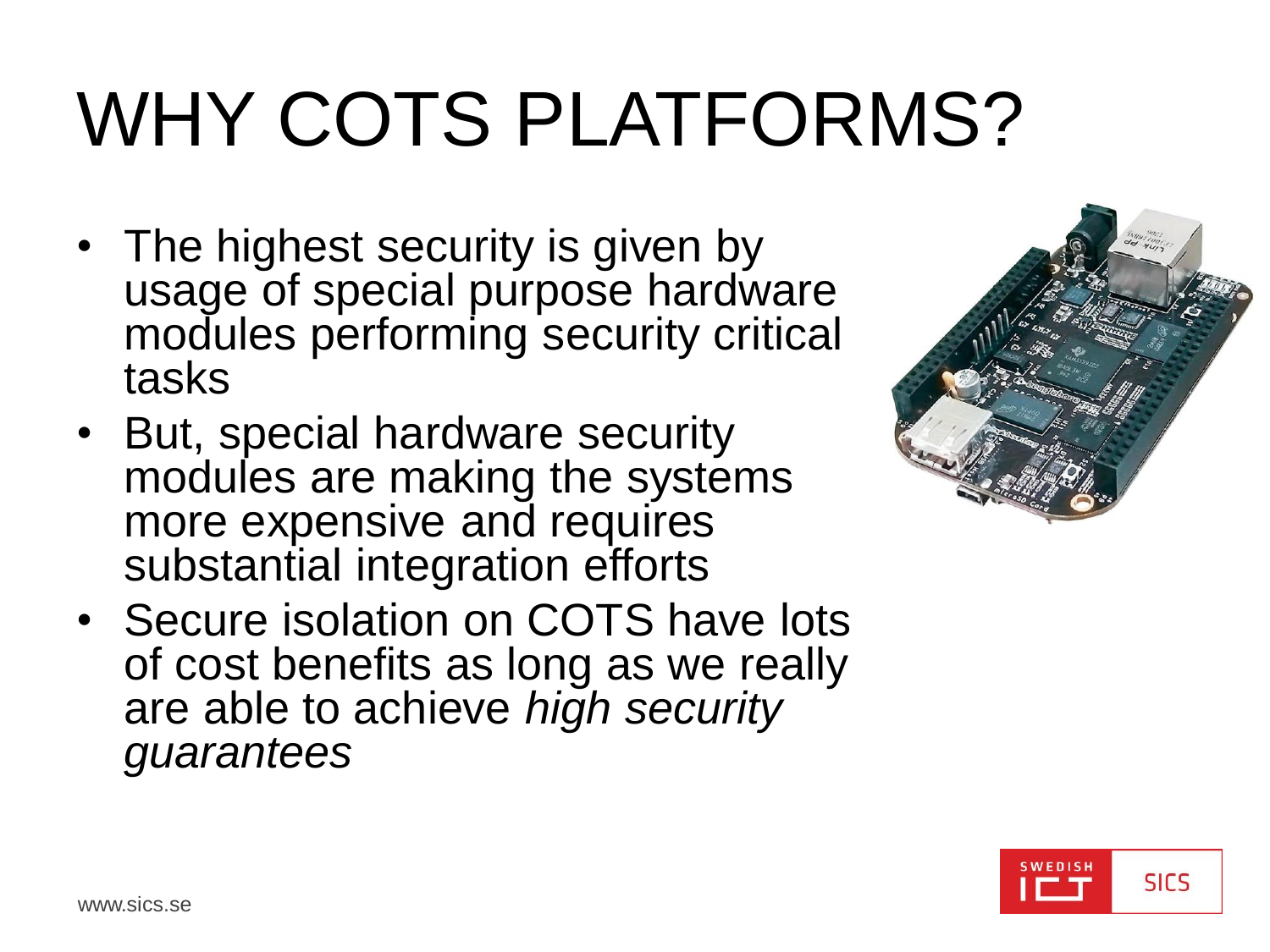#### SECURE ISOLATION ON COTS PLATFORMS



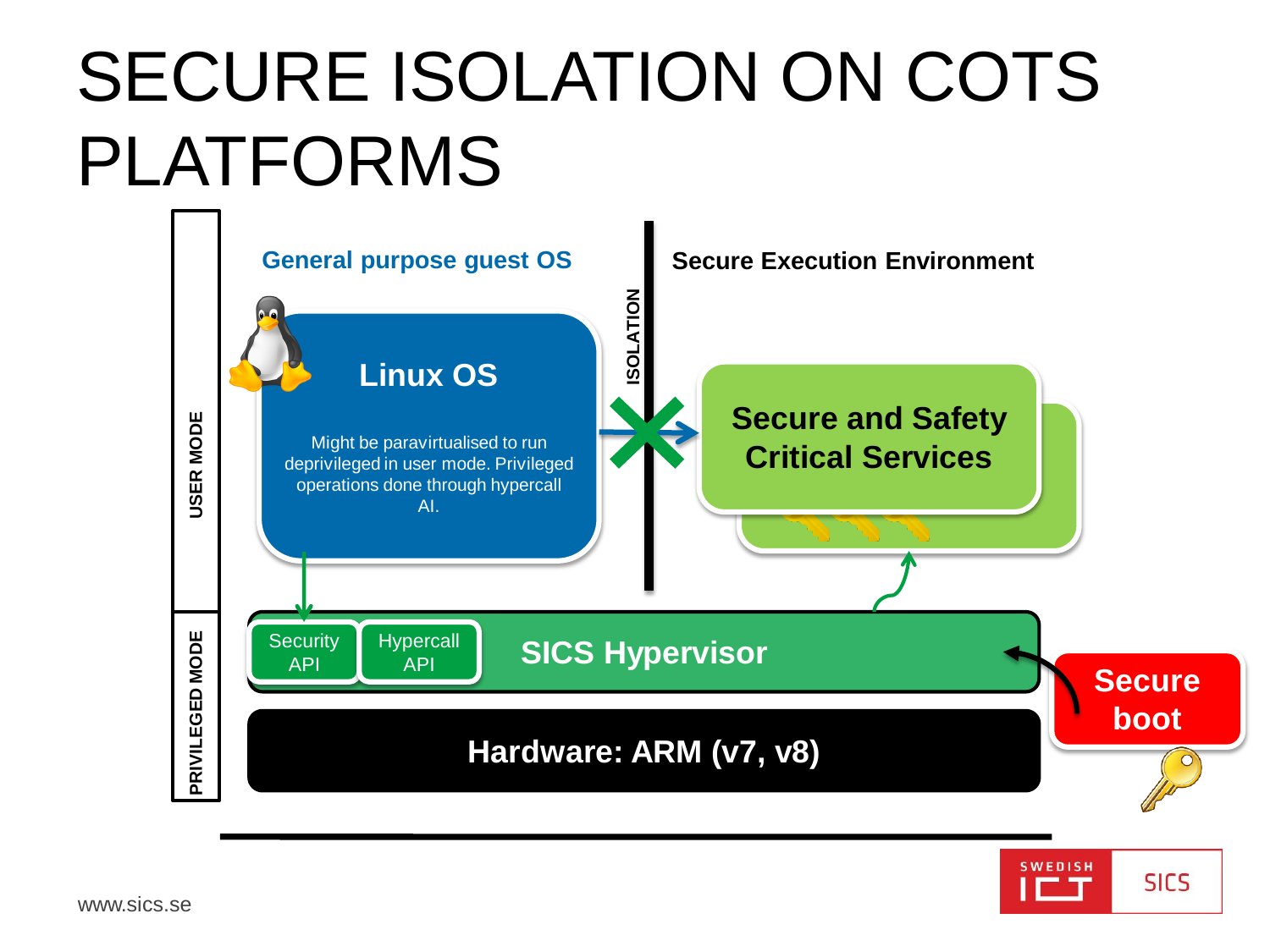

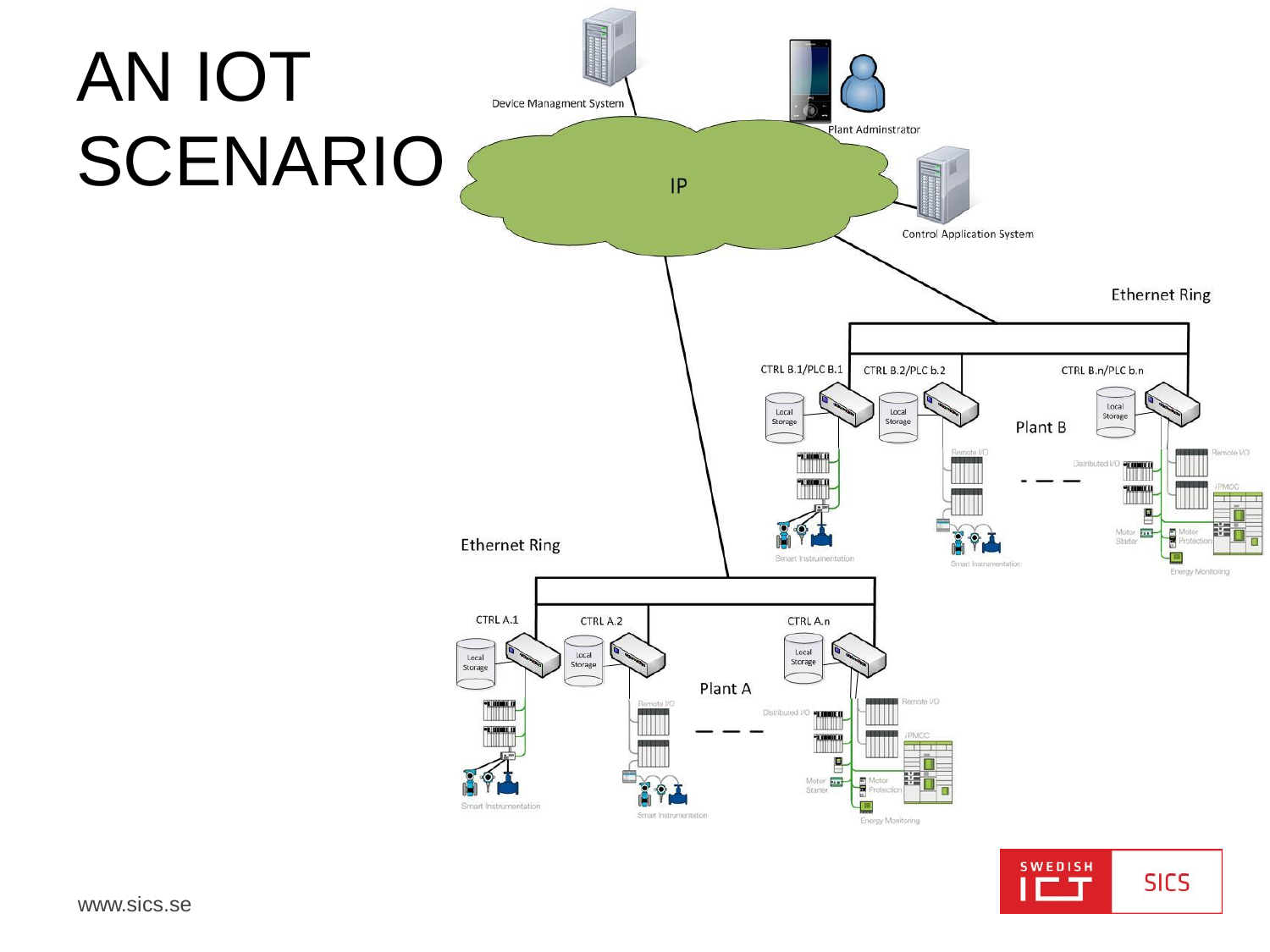### SECURE RECOVERY

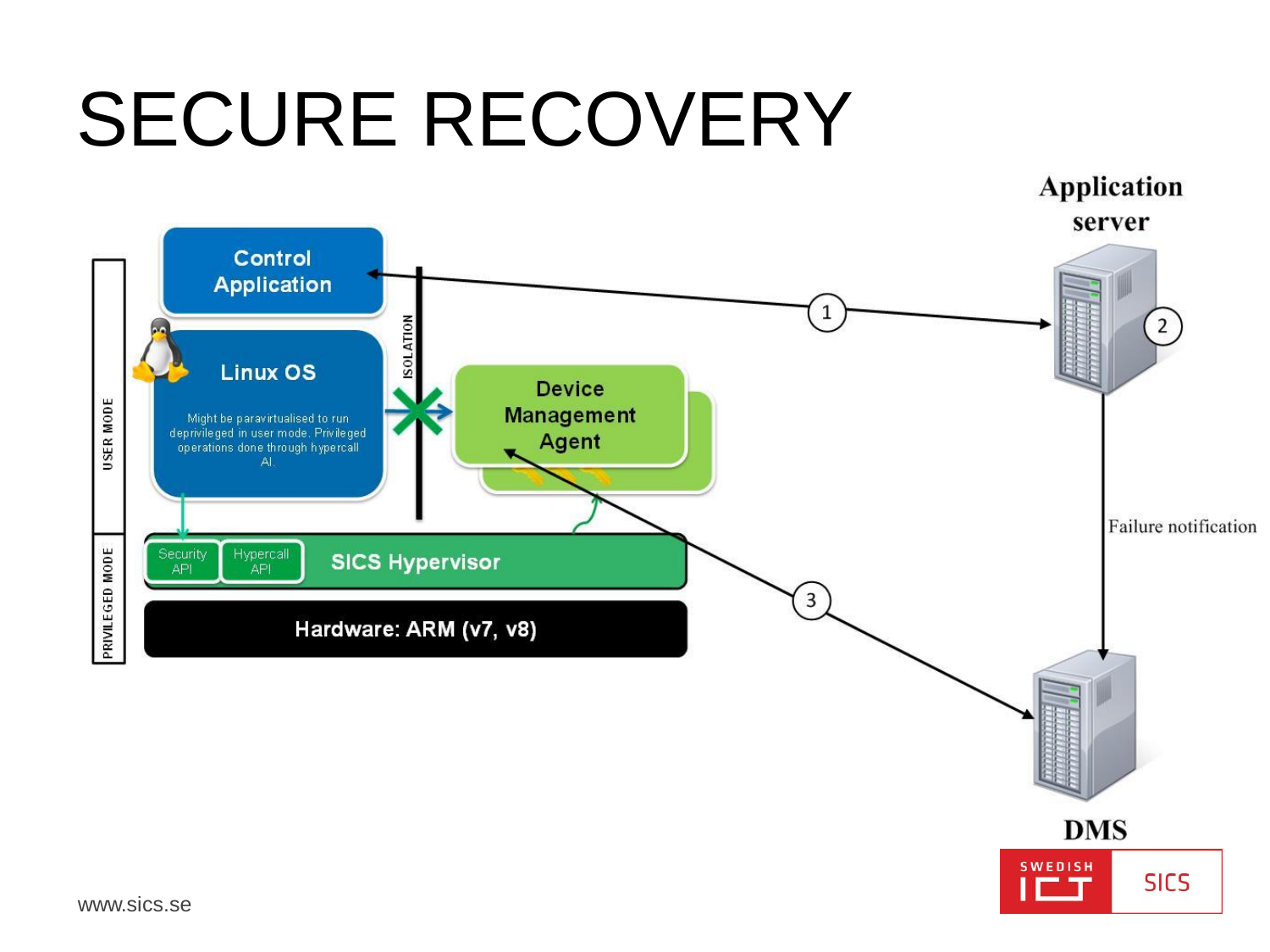### THE HASPOC PROJECT

#### High assurance security products on COTS platforms

![](_page_11_Picture_2.jpeg)

**Security for critical digital services and infrastructures** etworked society Networked consumer electronics  $\mathbb{A}^{(\text{eq})}$ ®®<br>, <mark>同</mark>  $\sqrt{2}$ **Market VINNOVA** 

![](_page_11_Picture_4.jpeg)